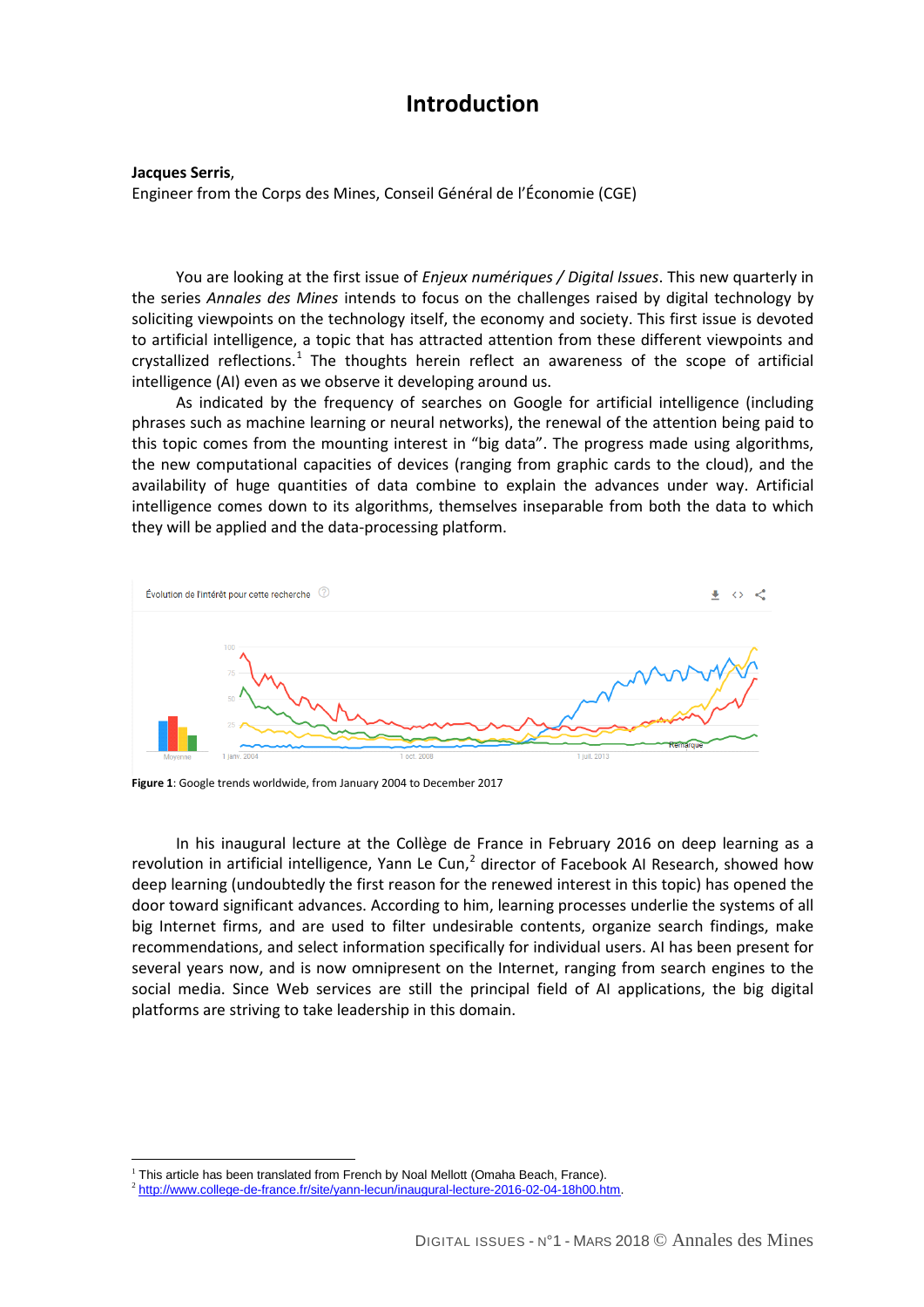But artificial intelligence is not just a matter of algorithms operating in the background on digital platforms. It increasingly enters into a chain of interactions with the physical world: cameras that recognize images, devices that understand spoken languages, robots that are becoming autonomous… German experts talk about "cyberphysical systems" in the industry of the future. For this reason, it is important to understand the issues currently raised by artificial intelligence. I would like to share with you the idea that served as the guideline for our work on this special issue, namely: AI is now migrating into all business processes.

We have chosen to turn to the stakeholders, in particular French, who are implementing AI or who have devoted thought to this implementation and to AI's place in our society. For want of space, this first issue has left aside the fields of health, transportation and education, even though they deserve attention. Instead, the examples reported herein come from finance, insurance, employment, commerce and manufacturing. These articles are based on analyses of the relations that people and our society have with AI. Two international viewpoints, Japan and China, broaden our view and thoughts on this topic. However we have omitted futurological musings about the passage from the now familiar "weak" AI to a "strong" AI that might surpass humanity. Instead, we have chosen to concentrate on the socioeconomic issues that have already cropped up.

This issue also purposes to contribute to discussions about developing AI in France. Following the 2017 release of a report<sup>[3](#page-1-0)</sup> that proposes an AI strategy for France, the MP (and mathematician) Cédric Villani was asked to draw up an AI roadmap for the government to use in the coming years. The French Academy of Technologies has also released reports on artificial intelligence and machine learning, sources for Yves Caseau's article on benefitting from this new technology.

The uses of AI are grounded on an infrastructure. A report on the regulation of algorithms for processing contents<sup>[4](#page-1-1)</sup> discusses three models of development each corresponding to a different rationale:

● PROFUSION. Hundreds of firms are offering new data-processing services using software (including the algorithms of machine learning), many of them from open sources. This is the very field where France, its researchers and start-ups, are present.

● "MASTER-OF-THE-WORLD" ALGORITHMS: They have been developed by the leaders in artificial intelligence. Watson by IBM became famous as a champion of the game Jeopardy, and AlphaGo by DeepMind/Google beat human champions at Go. These hard-core AI platforms are now trying to branch out into the field of health. IBM and Google have listings of firms that are using their AI, via an interface, to invent new services. An ecosystem is thus being formed around their platforms.

● "DATA LAKES": Some firms are proposing a service with an infrastructure for storing and processing the data that they have culled for their own needs. In Europe, the firms pursuing this strategy are trying to organize partnerships with the goal of reaching a critical size in terms of both the mass of data and the skills for processing them.

These three models coexist, and are functioning in parallel. Despite differences, they raise questions common to several fields.

 $\overline{a}$ 

<span id="page-1-0"></span><sup>&</sup>lt;sup>3</sup> FRANCE STRATÉGIE (March 2017) "Anticiper les impacts économiques et sociaux de l'intelligence artificielle", report of Work Group 3.2, 48p. Available via<br>http://www.strategie.gouv.fr/publications/anticiper-impacts-economiques-sociaux-de-lintelligence-artificielle

<span id="page-1-1"></span><sup>&</sup>lt;sup>4</sup> PAVEL I. & SERRIS I., "Modalités de régulation des algorithmes de traitement des contenus", 63p. (Paris: Conseil Général de l'Économie), 13 May 2016. Available at:

[https://www.economie.gouv.fr/files/files/directions\\_services/cge/Rapports/2016\\_05\\_13\\_Rapport\\_Algorithmes\(](https://www.economie.gouv.fr/files/files/directions_services/cge/Rapports/2016_05_13_Rapport_Algorithmes)1).pdf.